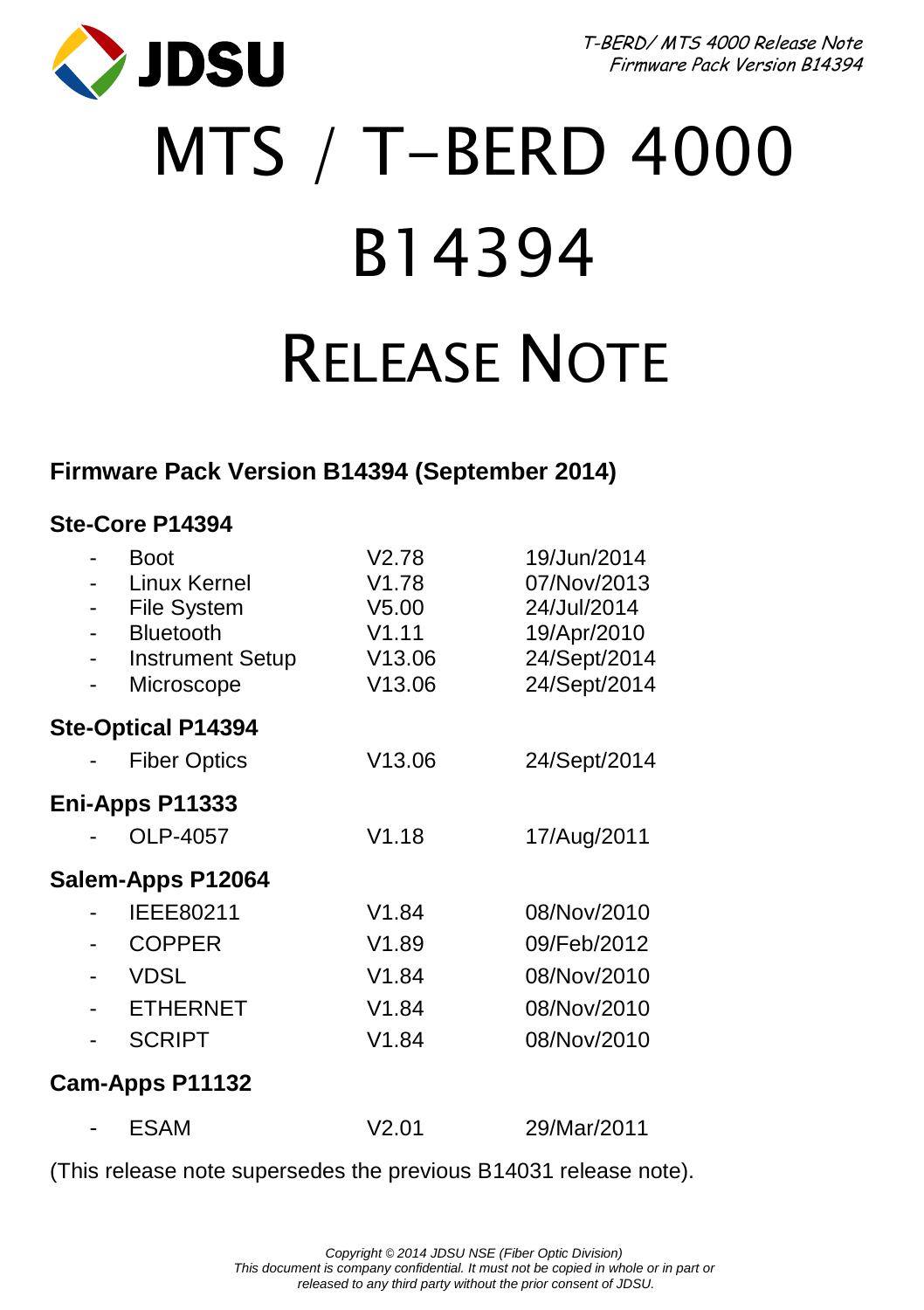

## **CONTENT**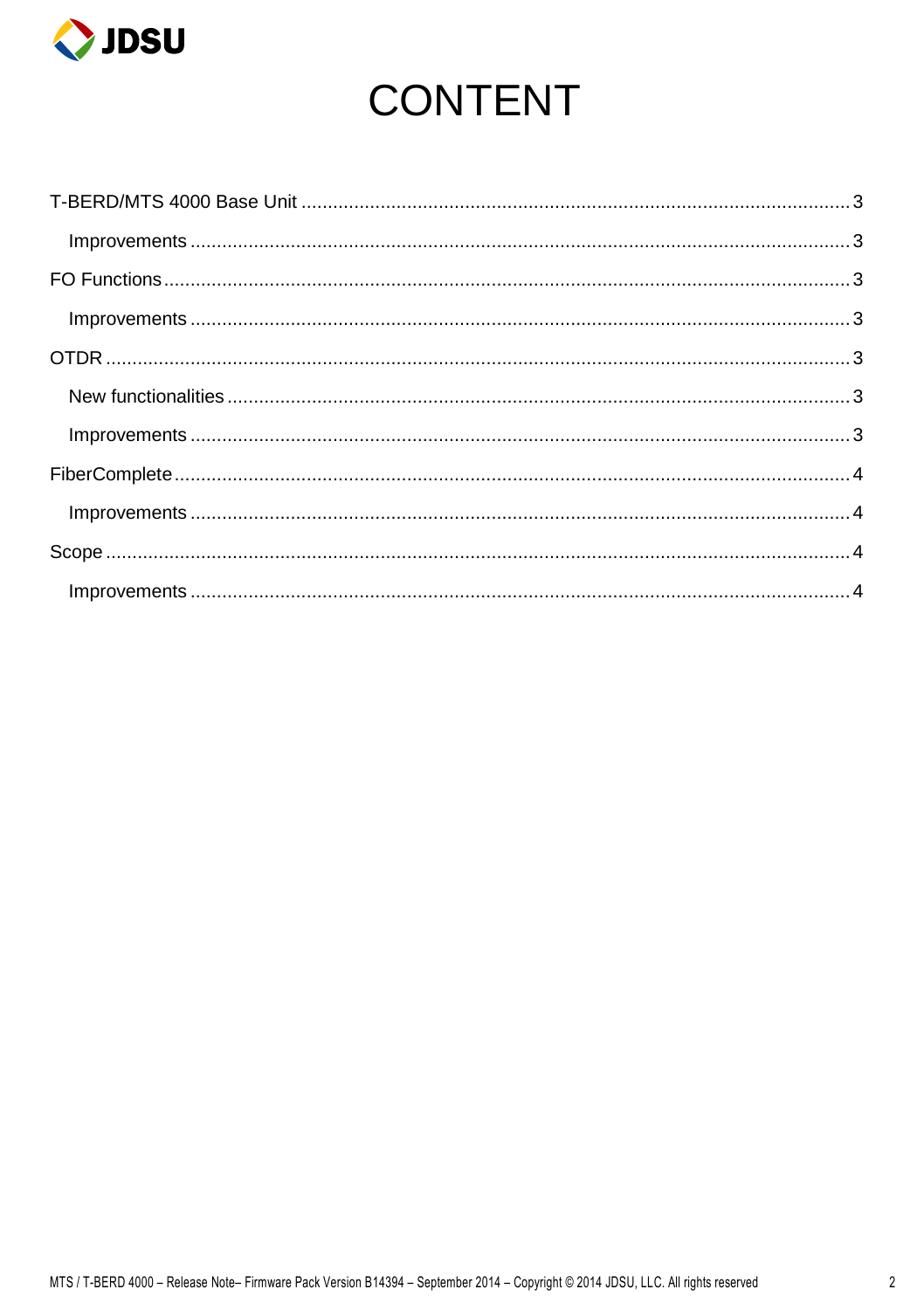

## <span id="page-2-0"></span>T-BERD/MTS 4000 Base Unit

#### <span id="page-2-1"></span>*Improvements*

- $\triangleright$  A warning is now provided when the disk free space reaches 5% of capacity
- When a directory is created, the cursor is then located at this given directory
- $\triangleright$  Improved warning message during email file exchange issue
- $\triangleright$  Updated translations
- $\triangleright$  For remote control commands, ability to handle "\n" on warnings
- $\triangleright$  Improved battery management (new battery provider)
- $\triangleright$  Multiple translation improved (Spanish, Italian, Polish)

## <span id="page-2-2"></span>FO Functions

#### <span id="page-2-3"></span>*Improvements*

- $\triangleright$  Improved handling of the PDF generation with multiple functions
- $\triangleright$  When "copy setup to all" is selected, a confirmation is now requested

## <span id="page-2-4"></span>OTDR

#### <span id="page-2-5"></span>*New functionalities*

- $\triangleright$  FTTA-Extended license: on top of the FTTA-SLM licence, different topologies can be also selected (SmallCell, RoofTop, DAS…)
- $\triangleright$  Addition of jod ID under link description
- $\triangleright$  New advanced OTDR licence (to manage settings with different extremities, notes, modification of event type, etc…)

#### <span id="page-2-6"></span>*Improvements*

- $\triangleright$  Optipulses: With short acquisition, suppression of the noise area after the useful part of the trace
- $\triangleright$  Optipulses: improved management of automatic optipulses with integration of launch cable information
- $\triangleright$  Optipulses: On short acquisition, management of only one pulsewidth
- > Improved PDF report
- $\triangleright$  BidirOTDR tab: this tab is now aligned with the different OTDR evolutions (trace, zoom, cursors, overview…)
- $\triangleright$  Improved display refresh during real time measurement with cursors
- $\triangleright$  Improved management of acquisition parameters during real time
- > Faster PDF report generation
- $\triangleright$  When launch cable is used, the 0 distance axis starts at the end of the launch cable
- $\triangleright$  With touchscreen displays, the selection between trace only and trace+table now also available by clicking into the mini-trace located on top left of the screen
- $\triangleright$  A new acquisition reset the "fast report" key

MTS / T-BERD 4000 – Release Note– Firmware Pack Version B14394 – September 2014 – Copyright © 2014 JDSU, LLC. All rights reserved 3